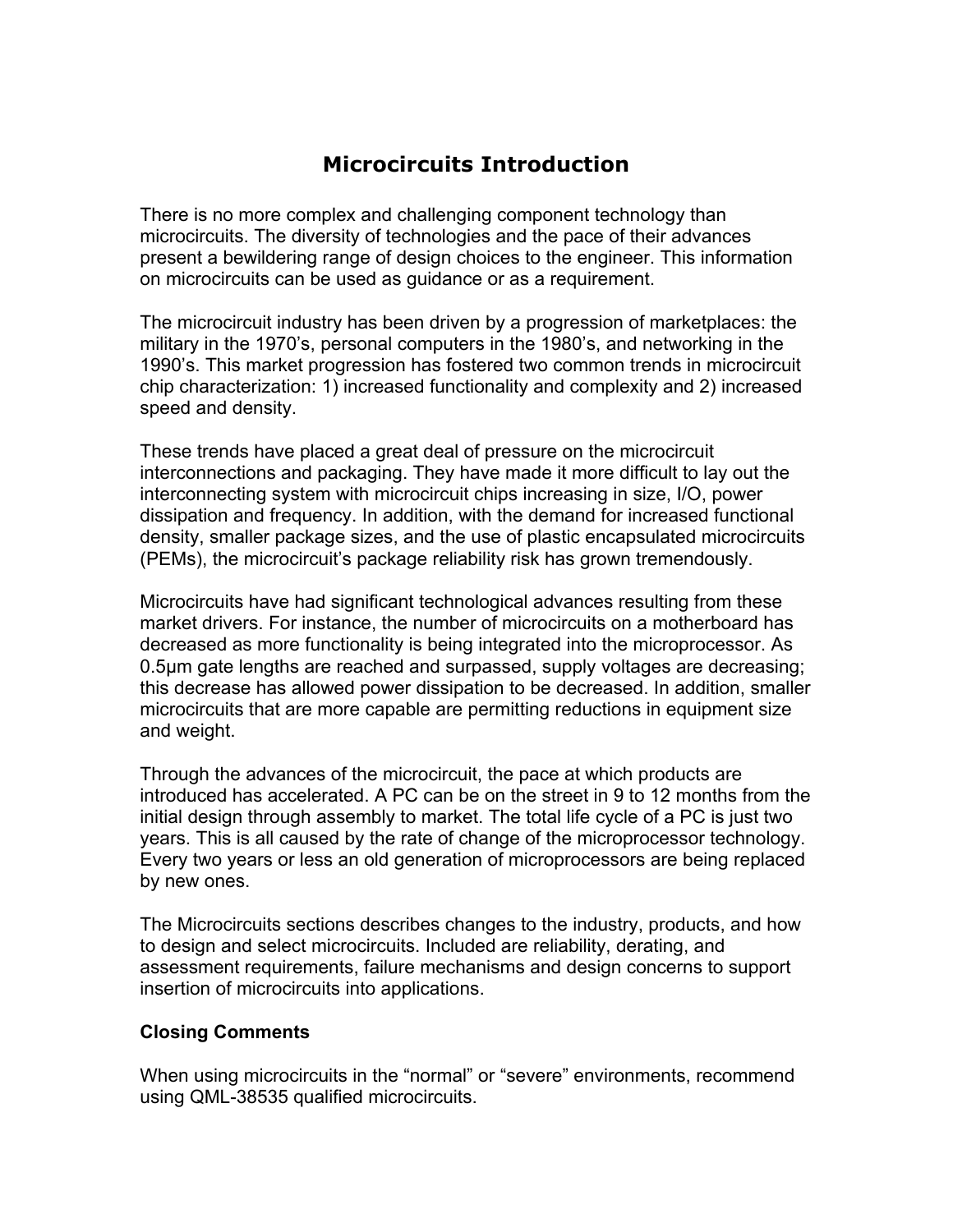For all military applications using microcircuits, the performance specification, MIL-PRF-38535, should be used.

Recommend applying the requirements in these microcircuit sections when using PEMs. EIA/JEDEC and IPC Standards to use are:

a. SSB-1 "Guidelines for Qualifying and Monitoring Plastic Encapsulated Microcircuits and Semiconductors".

b. EIA/JESD22-A112-A "Moisture-Induce Stress Sensitivity for Plastic Surface Mount Devices".

c. EIA/JEP113-A "Symbols and Labels for Moisture-Sensitive Devices".

d. JESD22-A113-A "Preconditioning of Plastic Surface Mount Devices Prior to Reliability Testing".

e. JEP124 "Guidelines for the Packing, Handling, and Re-packing of Moisture-Sensitive Components.

f. J-STD-020A "Moisture/Reflow Sensitivity Classification for Nonhermetic Solid State Surface Mount Devices".

g. J-STD-033 "Standard for Handling, Packing, Shipping, and Use of Moisture/Reflow Sensitive Surface Mount Devices".

PEMs packages are probably the most discussed subject in microcircuitry. Some general recommendations and commons are:

a. Use PEMs in the "protected" environment. Use PEMs in the "normal" environment only when: (1) the sensitivity level is acceptable, (2) it is thermally packaged to control heat dissipation, and (3) the PEM is qualified to the environment and application. Do not use PEMs in the "severe" environment.

b. Through-hole PEMs are generally a level 1-2 sensitivity, which is good. They can usually replace standard hermetic packaged microcircuits. Their replacement is usually for DMS situations only.

c. Surface mount PEMs are used for new designs and are usually a level 5-6, which is the most sensitive to moisture. In addition, the consumer industry continues to push this package smaller, which makes it even riskier. These parts are extremely sensitive and must be handled carefully. Recommend using them in the "protected" environment only. If used in the "normal" environment, the